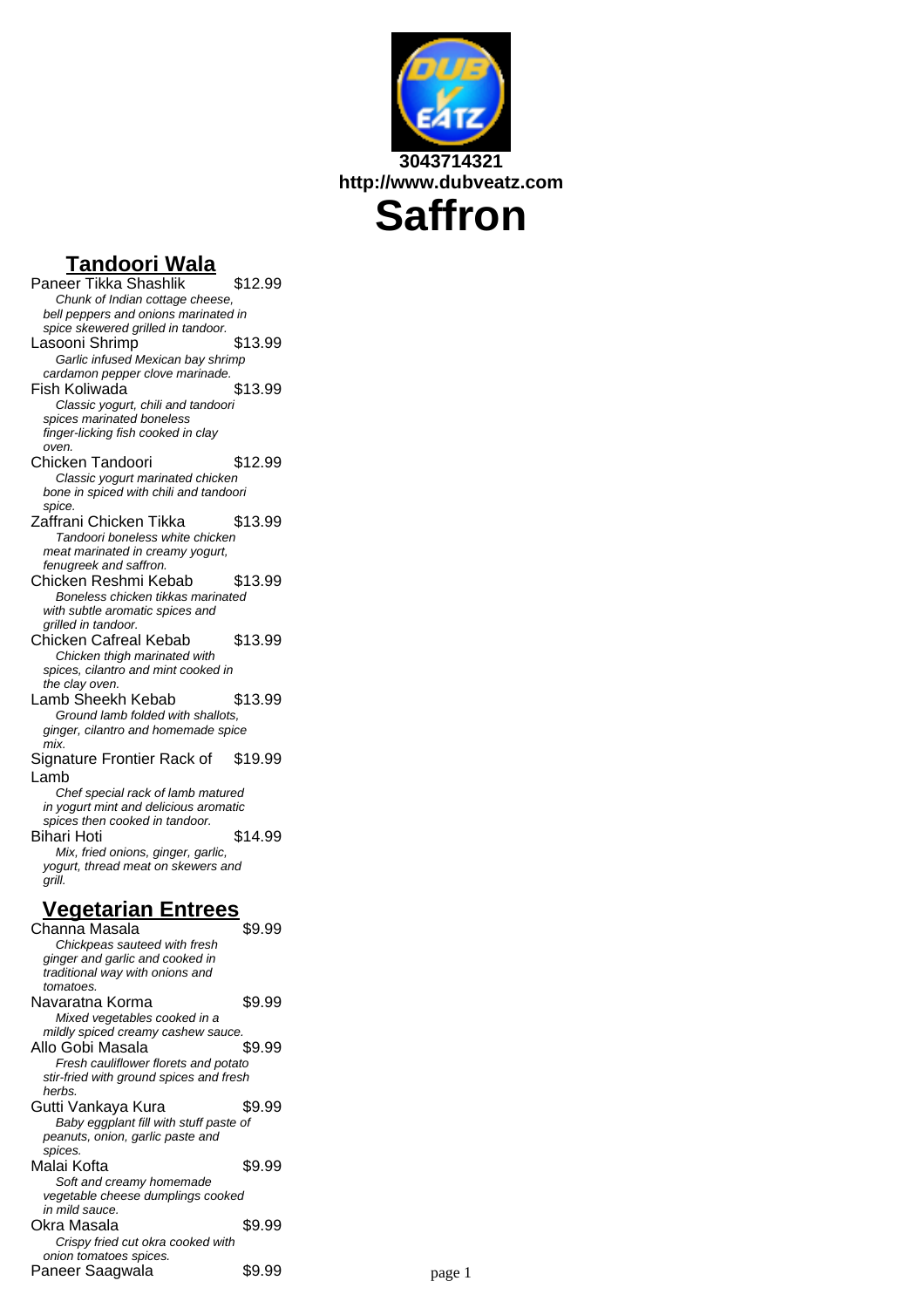Fresh creamed spinach cooked with a cubes of home made cheese. Paneer Tikka Masala  $$9.99$ Home made cheese simmered in onions, bell peppers and cooked in tomato-based creamy sauce. Baigan Bharta \$9.99 Barbecued eggplant cooked with green peas, tomatoes and onions. Vegetable Jalfrazi \$9.99 Mixed vegetables with onion, tomatoes and bell pepper with aromatic spices. Paneer Bhurji \$9.99 Minced homemade cheese stirred with onion.

#### **Non-Vegetarian Entrees**

Chicken Dhaba \$10.99 Chicken cooked in special sauce and spices in south Indian style. Chicken Tikka Masala \$10.99 Boneless chicken marinated in yogurt and cooked in special herbs and spices. Chicken Saagwala \$10.99 Chicken cooked with spinach and flavored with garlic and cream. Chicken Vindaloo \$10.99 Chicken chunks braised natural chicken and potato in garlic, malt vinegar and hot chili sauce. Chicken Gongura \$10.99 Chicken chunks with the distinctive taste of its main ingredient, gongura leaves. Chicken Kori Gassi \$10.99 Bone in chicken exotic spices, shallots, garlic, dried chilies and coconut milk. Chicken Keema Mutter \$10.99 An Indian semi-dry curry in which minced or ground meat (keema), is cooked with green peas mutter and seasoned with garam masala. Chicken Cafreal \$10.99 Green and divine spiced chicken cubes. Chicken Korma \$10.99 A true Mughlai delight boneless-chicken cooked simmered in a creamy and spices with flavor of cardamon. Chicken Methi  $$10.99$ Thai chicken. Chunks of chicken with fenugreek leaves (methi) and spices. Chicken Chettinadu \$10.99 Chicken breast cooked in marinated chettinad spices with coconut milk. Chicken Makhani \$10.99 Chicken cooked in a mildly an spiced creamy sauce. **Curry \$13.99** Choice of meat cooked in special sauce and spices in south Indian style. Tikka Masala  $$13.99$ Chicken marinated in yogurt and cooked in special herbs and spices. Saagwala \$13.99 Choice of meat cooked with spinach and flavored with garlic and cream. Vindaloo \$13.99 Choice of meat braised natural chicken and potato in garlic, malt vinegar and hot chili sauce. Gongura \$13.99 Choice of meat with the distinctive taste of its main ingredient, gongura leaves.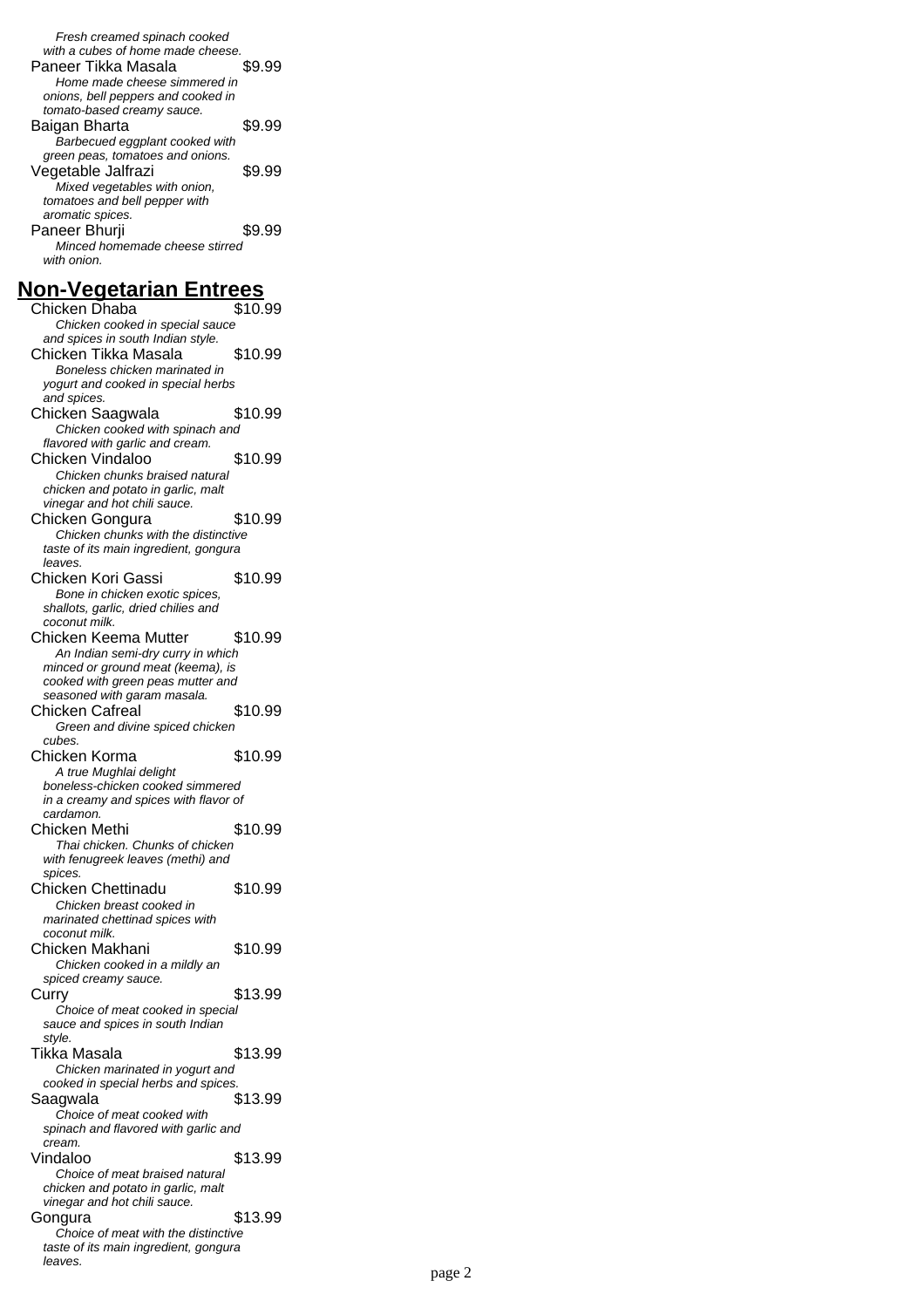Kori Gassi  $$13.99$ Choice of meat with spices, shallots, garlic, dried chilies and coconut milk. Cafreal \$13.99 Green and divine spiced choice of meat. Korma \$13.99 A true Mughlai delight choice of meat cooked simmered in a creamy and spices with flavor of cardamon. Chettinadu \$13.99 Choice of meat cooked in marinated chettinad spices with coconut milk. Makhani \$13.99 Choice of meat cooked in a mildly spiced creamy sauce.

#### **Biryani**

Vegetable Biryani \$11.99 Basmati rice cooked with fresh mixed vegetables, herbs, spices and flavored with saffron. Paneer Biryani \$11.99 Basmati rice cooked with paneer, herbs, spices and flavored with saffron. Egg Biryani \$11.99 Basmati rice cooked with eggs, herbs, spices and flavored with saffron. Saffron Biryani \$12.99 Chef special boneless chicken cooked in basmati rice with exotic spices. Nawabi Chicken Biryani \$12.99 Basmati rice cooked with chicken, herbs, spices and flavored with saffron. Nizam Goat Biryani \$13.99 Basmati rice cooked with goat meat, herbs, spices and flavored with saffron. Lamb Biryani \$13.99 Basmati rice cooked with lamb meat, herbs, spices and flavored with saffron. Shrimp Biryani \$13.99 Basmati rice cooked with large shrimps, herbs, spices and flavored with saffron.

#### **Vegetable Appetizers**

Vegetable Samosa \$3.99 Crispy, deep-fried triangle pastry stuffed with potatoes and garden peas. Vegetable Spring Roll \$3.99 Stir-fried vegetables wrapped in a thin wonton paper. Assorted Vegetable Pakora \$4.99 Assorted vegetables deep fried in chickpea flour batter. Gobi Manchurian \$5.99 Cauliflowers florets deep fried and sauteed with Indo-Chinese sauces. Chili Paneer \$7.99 Cubes of cottage cheese stir fried with onion, bell pepper in spicy chili sauce. Allo Papdi Chat \$5.99 Potato with papdi topped with yogurt, tamarind and mint chutney seasoned with Indian herbs.

### **Sea Fish Special**

Egg Pulusu \$10.99 Tamarind and onion based tangy dish prepared with warm blend of aromatic Deccan spices. Alleppy Fish Curry \$13.99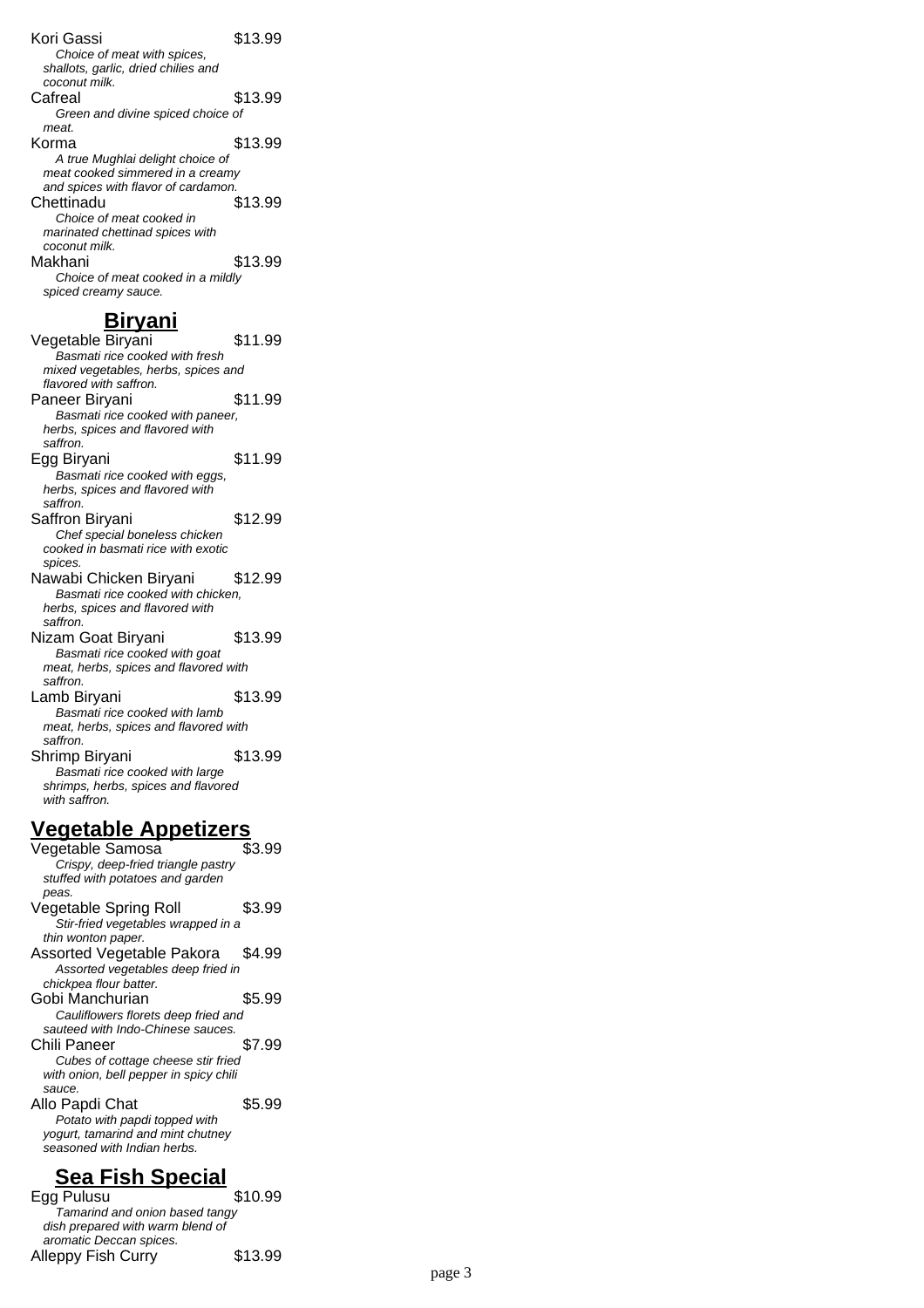### **Deccan Grill**

| Plain Dosa                           | \$9.99  |
|--------------------------------------|---------|
| Thin rice and lentil crepe.          |         |
| Cheese Dosa                          | \$13.99 |
| Thin rice and lentil crepe topped    |         |
| with cheese.                         |         |
| Masala Dosa                          | \$13.99 |
| Indian style thin rice and lentil    |         |
| crepe served with specially made     |         |
| onion and potato stuffing.           |         |
| Mysore Masala Dosa                   | \$13.99 |
| Indian style thin rice and lentil    |         |
| crepe topped with spicy chutney      |         |
| served with specially made onion and |         |
| potato stuffing.                     |         |
| Gongura Dosa                         | \$13.99 |
| Indian style thin rice and lentil    |         |
| crepe topped with spicy chutney      |         |
| served with specially made onion and |         |
| potato stuffing.                     |         |
| Rava Masala Dosa                     | \$13.99 |
| Combination of cracked wheat and     |         |
| rice flour crepe served with potato  |         |
| stuffing and chutney.                |         |
| Uttappum                             | \$10.99 |
| Thick rice lentil pancake topped     |         |
| with vegetables.                     |         |
|                                      |         |

# **Breads**

| <b>Butter Nan</b><br>Flat leavened baked bread in clay | \$1.99 |
|--------------------------------------------------------|--------|
| oven.                                                  |        |
| Garlic Nan                                             | \$2.99 |
| Fresh nan bread topped with finely                     |        |
| chopped garlic.                                        |        |
| Onion Nan                                              | \$2.99 |
| Fresh nan bread topped with finely                     |        |
| chopped onion.                                         |        |
| Paneer Kulcha                                          | \$3.99 |
| Finely grated homemade cheese                          |        |
| and spices mixed with dough and                        |        |
| haked.                                                 |        |
| Cheese Nan                                             | \$3.99 |
| Finely grated Parmesan cheese                          |        |
| and spices mixed with dough and                        |        |
| haked.                                                 |        |
| Saffron Grill Nan                                      | \$3.99 |
| Soft leavened white bread stuffed                      |        |
| with dry fruits and nuts.                              |        |
| Roghini Nan                                            | \$3.99 |
| Fresh nan bread topped with                            |        |
| poppy seeds and onion seeds.                           |        |
| Roti                                                   | \$1.99 |
| Whole wheat bread baked in                             |        |
| tandoor clay oven.                                     |        |
| Paratta                                                | \$2.99 |
| Layers of tandoori bread.                              |        |
| Bread Basket                                           | \$5.99 |
| Butter nan, garlic nan and roti.                       |        |

### **Desserts**

| <b>Rice Pudding</b>              | \$4.99 |
|----------------------------------|--------|
| Butter nan, garlic nan and roti. |        |
| Semiya Payasam                   | \$4.99 |
| Butter nan, garlic nan and roti. |        |
| Mango Ice Cream                  | \$4.99 |
| Butter nan, garlic nan and roti. |        |
| Gulab Jamun                      | \$4.99 |
| Butter nan, garlic nan and roti. |        |
| Rasmalai                         | \$4.99 |
| Butter nan, garlic nan and roti. |        |
|                                  |        |

## **Beverages**

| речегачер                        |        |        |
|----------------------------------|--------|--------|
| Soda                             | \$1.99 |        |
| Butter nan, garlic nan and roti. |        |        |
| Lassi                            | \$2.99 |        |
| Sweet or salty.                  |        |        |
| Mango Lassi                      | \$3.99 |        |
| Mango Milkshake                  | \$3.99 |        |
| Solkadhi                         | \$4.99 | page 4 |
|                                  |        |        |